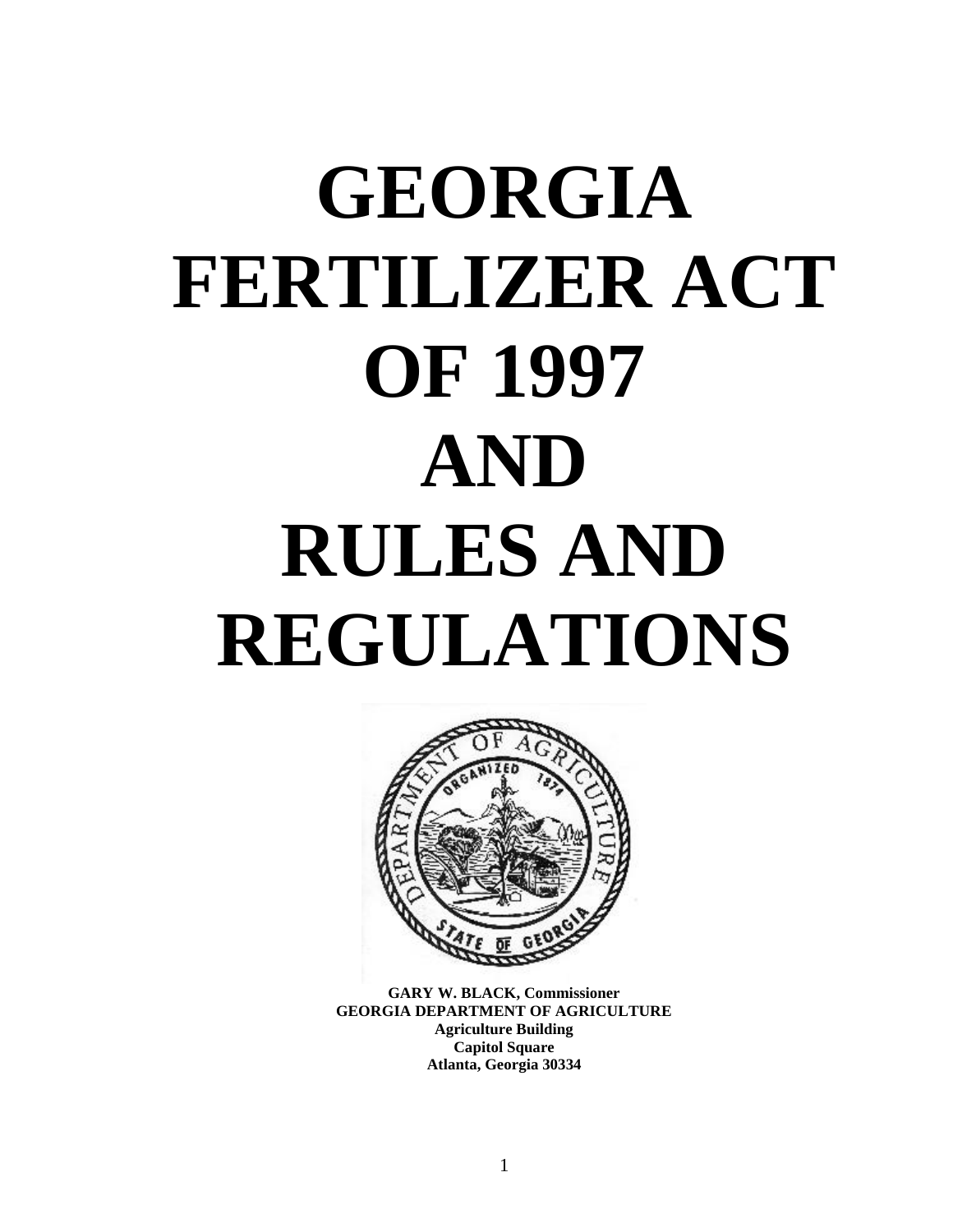## **Table of Contents**

#### **Section Page**

### **Georgia Fertilizer Act**

| $2 - 12 - 1$  | Short Title.                                                                                    | 3       |
|---------------|-------------------------------------------------------------------------------------------------|---------|
|               |                                                                                                 |         |
| $2 - 12 - 2$  | Definitions.                                                                                    | $3 - 4$ |
| $2 - 12 - 3$  |                                                                                                 | 4       |
| $2 - 12 - 4$  |                                                                                                 | $4 - 5$ |
| $2 - 12 - 5$  |                                                                                                 | 5       |
| $2 - 12 - 6$  | Labeling of fertilizer.                                                                         | 5       |
| $2 - 12 - 7$  | Inspection of fertilizer; methods of sampling and analysis; distribution of results             | 5       |
| $2 - 12 - 8$  | Inspection fees; quarterly report; collection penalty; effect of failure to file report and pay |         |
|               |                                                                                                 | $5-6$   |
| $2 - 12 - 9$  | Penalties for fertilizer deficiencies; time of payment; effect of failure to pay; alteration of |         |
|               | content of fertilizer by recipient.                                                             | 6       |
| $2 - 12 - 10$ |                                                                                                 | 6       |
| $2 - 12 - 11$ |                                                                                                 |         |
| $2 - 12 - 12$ | Determination of value of ingredients; prohibition of use or deletion from label                |         |
| $2 - 12 - 13$ |                                                                                                 |         |
| $2 - 12 - 14$ | Exchange between licensees not restricted                                                       |         |
| $2 - 12 - 15$ |                                                                                                 |         |
| $2 - 12 - 16$ |                                                                                                 |         |
| $2 - 12 - 17$ | Stop sale, stop use, or removal orders                                                          |         |
| $2 - 12 - 18$ | Seizure condemnation, and disposition of nonconforming fertilizer                               | 7       |
| $2 - 12 - 19$ |                                                                                                 | 8       |
| $2 - 12 - 20$ | Notice of violations, administrative hearing; penalty for violation; prosecution                | 8       |
| $2 - 12 - 21$ | Local Legislation – Prohibition.                                                                | 8       |

#### **Georgia Fertilizer Rules and Regulations**

| $40 - 6 - 1 - 01$   | 8-9       |
|---------------------|-----------|
| $40-6-2-01$         | 9         |
| $40-6-2-02$         |           |
| $40-6-3-01$         |           |
| $40-6-3-02$         |           |
| $40-6-4-01$         | 10        |
| $40-6-5-01$         | $10-11$   |
| $40-6-6-01$         | 11        |
| $40-6-6-02$         | $11 - 12$ |
| $40-6-7-01$         | 12        |
| $40-6-7-02$         | 12        |
| $40 - 6 - 7 - 0.03$ | 12        |
| $40 - 6 - 8 - 01$   | $12 - 13$ |
| $40-6-9-01$         |           |
|                     |           |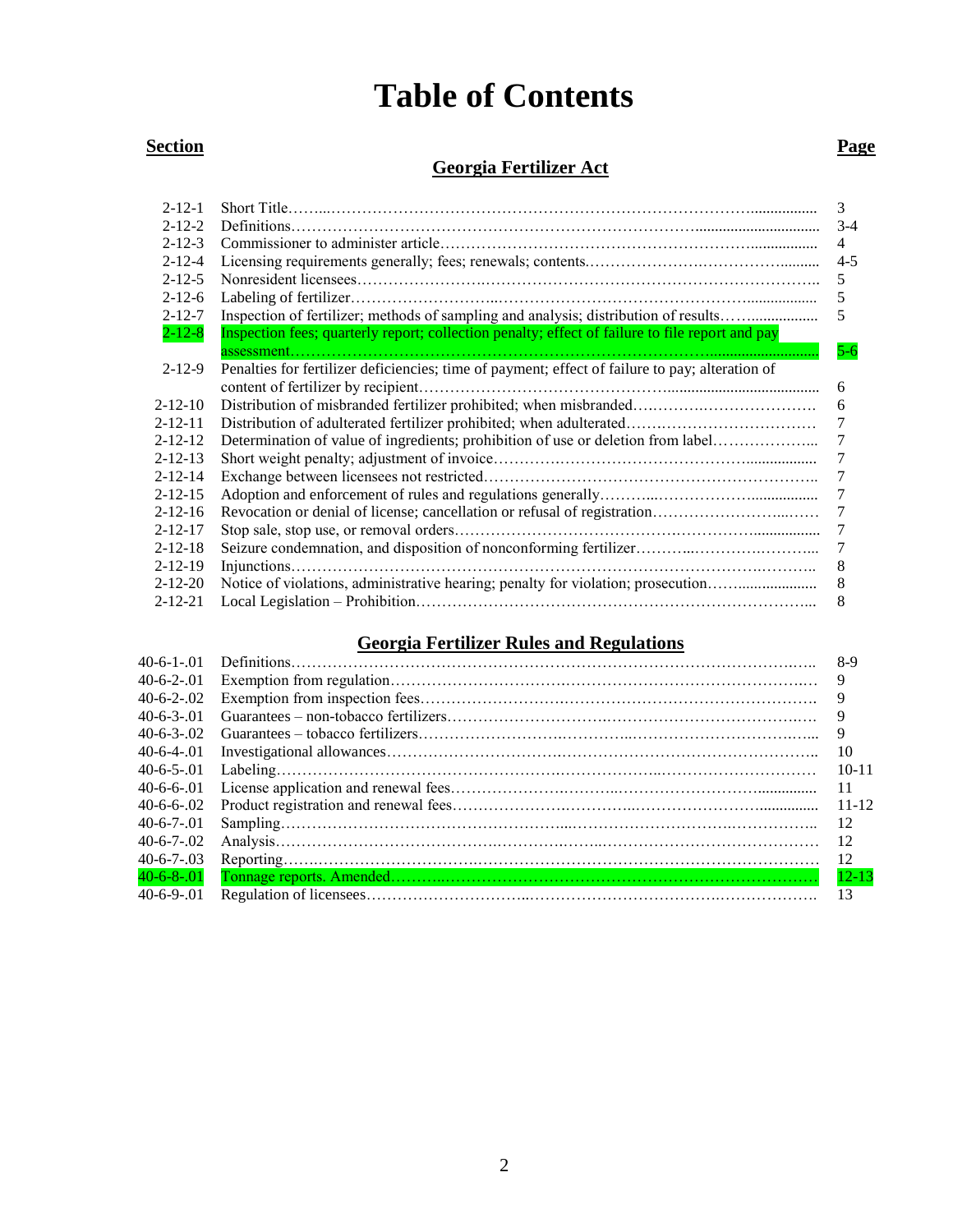#### **2-12-1. Short Title.**

This article shall be known and may be cited as the "Georgia Fertilizer Act of 1997"

#### **2-12-2. Definitions.**

As used in this article, the term:

(1) "Brand" means a term, design, or trademark used in connection with one or several grades of fertilizer.

(2) "Bulk fertilizer" means a fertilizer distributed in a nonpackaged form.

(3) "Commercial value" means the average retail value per unit of primary plant nutrient in dollars and cents. Such values shall be established by the Commissioner annually and may be established without a hearing except where objections are filed thereto. In the event written objections are filed within 20 days after establishment of such values, those objecting shall be afforded a hearing in accordance with Chapter 13 of Title 50, the "Georgia Administrative Procedure Act," and the effective date of such values shall be postponed pending the outcome of such hearing. The values as established by the Commissioner shall be used in computing the dollar rates of penalties as provided in this article. The commercial value as established in accordance with this article is provided as a guide in determining the actual value of the product and shall not in any manner attempt to fix, regulate, or control the sales price of fertilizer or fertilizer materials. "Guaranteed commercial value" means the value of a ton of fertilizer calculated by multiplying the established commercial values of the primary plant nutrients by the primary plant nutrient guarantees. "Found commercial value" means the value of a ton of fertilizer calculated by multiplying the established commercial values of the primary plant nutrients by the percentages of primary plant nutrients found by laboratory analysis.

(4) "Custom-mixed specialty fertilizer" means a specialty fertilizer blended according to the specifications that are furnished to a licensee by or for a consumer prior to manufacturing.

(5) "Deficiency" means the amount of nutrient, found by analysis, less than that guaranteed, which may result from a lack of nutrient ingredients or from lack of uniformity.

(6) "Distribute" means to offer for sale, sell, exchange, barter, or otherwise supply or make available fertilizer in this state.

(7) "Distributor" means any person who distributes.

(8) "Fertilizer" means any substance containing one or more recognized plant nutrients which is used for its plant nutrient content and which is designed for use or claimed to have value in promoting plant growth, except unmanipulated animal and vegetable manures, marl, lime, limestone, wood ashes, boiler ashes produced by the pulp and paper industry, and other products exempted by regulation by the Commissioner, but does not include any material for which the distributor compensates, by any means, the property owner or property custodian which is receiving the material.

(9) "Fertilizer material" means a fertilizer which either:

(A) Contains important quantities of no more than one of the primary plant nutrients: nitrogen (N), phosphate ( $P_2O_5$ ), and potash  $(K_2O)$ ;

- (B) Has 85% or more of its plant nutrient content present in the form of a single chemical compound; or
- (C) Is derived from a plant or animal residue or by-product or natural material deposit which has been processed in such a way that its content of plant nutrients has not been materially changed except by purification and concentration.

(10) "Grade" means the percentage of total nitrogen (N), available phosphate (P<sub>2</sub>O<sub>5</sub>), and soluble potash (K<sub>2</sub>O) stated in whole numbers in the same terms, order, and percentages as in the guaranteed analysis; provided, however, that specialty fertilizers, fertilizer materials, bone meal, manures, and similar materials may be guaranteed in fractional units of less than 1 % of total nitrogen (N), available phosphate  $(P_2O_5)$ , and soluble potash  $(K_2O)$ .

(11) "Guaranteed analysis" means the minimum percentage of plant nutrients claimed in the following order and form:

| $(A)$ Total nitrogen $(N)$     | Percent $(\% )$ |
|--------------------------------|-----------------|
| Available phosphate $(P_2O_5)$ | Percent $(\% )$ |
| Soluble potash $(K_2O)$        | Percent $(\% )$ |

(B) For unacidulated mineral phosphatic material and basic slag, bone, tankage, and other organic phosphatic materials, the total phosphate or degree of fineness, or both, may also be guaranteed; and

(C) Guarantees for plant nutrients other than total nitrogen (N), available phosphate( $P_2O_5$ ), and soluble potash (K<sub>2</sub>O) are permitted or may be required by regulation by the Commissioner. The guarantees for such other nutrients shall be expressed in the form of the element, or in other forms as the Commissioner may require by regulation. The source (oxides, salts, chelates, etc.) of such other nutrients may be required by regulation to be stated on the application for registration and may be included on the label. Other beneficial substances or compounds, determinable by laboratory methods, also may be guaranteed by permission of the Commissioner. When any plant nutrients or other substances or compounds are guaranteed, they shall be subject to inspection and analysis in accord with the methods and regulations prescribed by the Commissioner.

(12) "Industrial by-product" means any industrial waste or by-product which contains plant nutrients.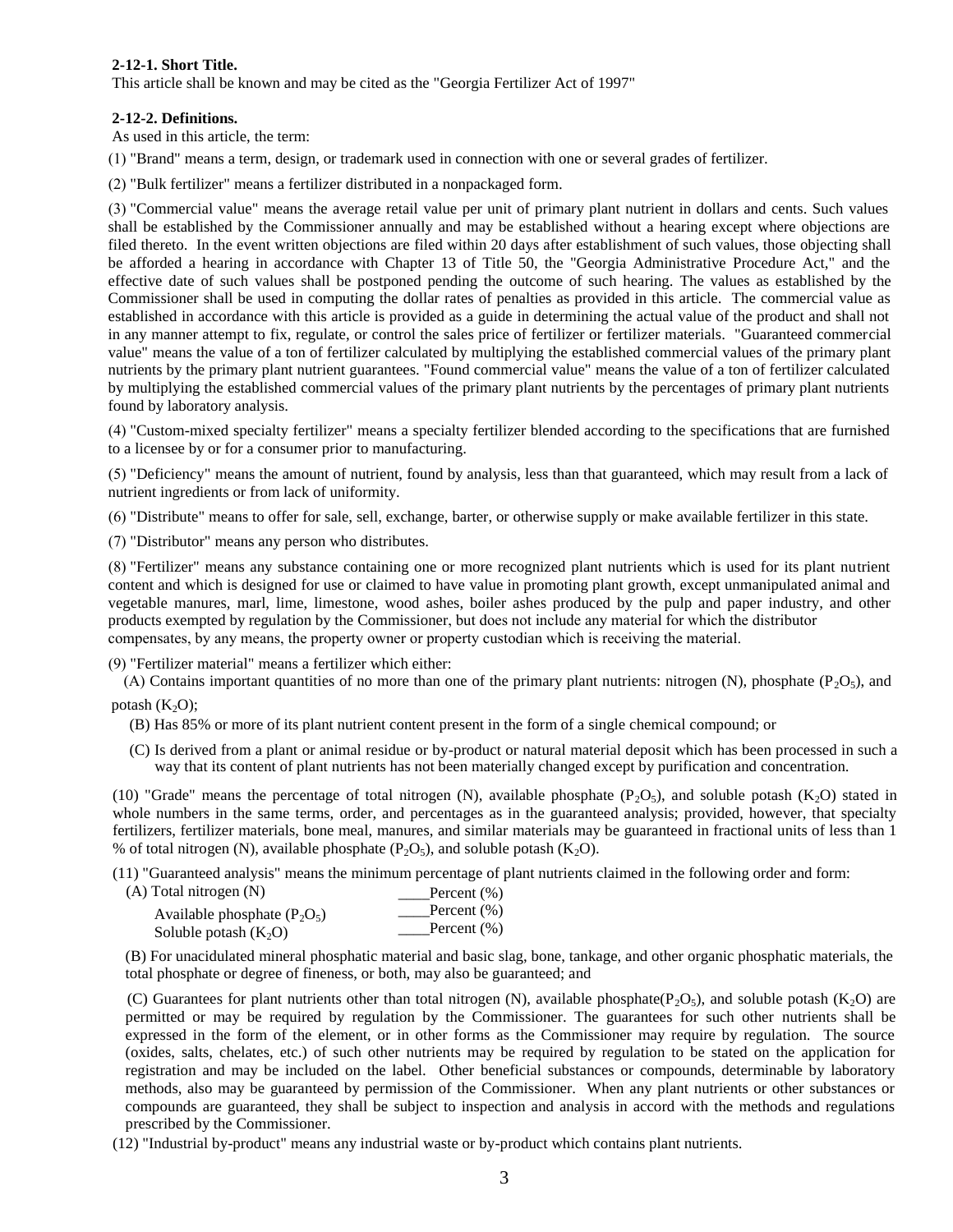(13) "Investigational allowance" means an allowance for variations inherent in the taking, preparation, and analysis of an official sample of fertilizer.

(14) "Label" means the display of all written, printed, or graphic matter, upon the immediate container, or a statement accompanying a fertilizer.

(15) "Labeling" means all written, printed, or graphic matter, upon or accompanying any fertilizer or advertisements, brochures, posters, and television and radio announcements used in promoting the sale of such fertilizer.

(16) "Licensee" means the person who receives a license to distribute fertilizer under the provisions of this article.

(17) "Lot" means that amount of fertilizer on hand and actually covered by the official sample at the time and place of sampling. In determining plant nutrient deficiencies and penalties under this article, the term "lot" means that amount of fertilizer included in a single delivery. The amount of fertilizer in such delivery shall be deemed deficient and subject to the penalties provided by law, provided that at least 20 % of such delivery is on hand at the time the official sample is drawn.

(18) "Mixed fertilizer" means a fertilizer containing any combination or mixture of fertilizer materials.

(19) "Official sample" means a sample of fertilizer taken by the Commissioner using methods adopted by the Commissioner by regulation in accordance with subsection (b) of Code Section 2-12-7.

(20) "Percent" or "percentage" means the percentage by weight.

(21) "Person" means an individual, partnership, association, firm, corporation, or any combination thereof.

(22) "Primary plant nutrients" means total nitrogen (N), available phosphate (P<sub>2</sub>O<sub>5</sub>), and soluble potash (K<sub>2</sub>O).

(23) "Secondary" or "micro" plant nutrients means any elements or substances recognized by the Commissioner as being agronomically or horticulturally useful in promoting plant growth, other than primary plant nutrients.

(24) "Specialty fertilizer" means a fertilizer distributed for nonfarm use, such as, but not limited to, home gardens, household plants, lawns, shrubbery, flowers, golf courses, municipal parks, cemeteries, greenhouses, and nurseries. The term "specialty fertilizer" also includes any fertilizer distributed in packages having a net weight of 10 pounds or less.

(25) "Ton" means a net weight of 2,000 pounds avoirdupois.

(26) "Unit" of a plant nutrient means 20 pounds or 1% of a ton.

(27) "Unmanipulated manure" means the excreta of animals when not artificially mixed with any material or materials other than those which have been used for bedding, sanitary, or feeding purposes for such animals or for the preservation of the manure, or when such excreta has not been subjected to processing other than composting, and provided such composted products are distributed in bulk only.

#### **2-12-3. Commissioner to administer article.**

This article shall be administered by the Commissioner of Agriculture of the State of Georgia. In such administration, the Commissioner may use any employee of the Georgia Department of Agriculture or other designated agent.

#### **2-12-4. Licensing requirements generally; fees; renewals; contents.**

(a) No person whose name appears upon the label of a fertilizer shall distribute that fertilizer in Georgia until a fertilizer license has been obtained from the Commissioner. All licenses expire on the thirtieth day of June each year. The license fee shall be **\$100.00** per year, and must be renewed annually with fees paid by July 1 of each year. If the license renewal fee is not paid by July 1, the applicable license fee shall increase in the manner prescribed by regulation. Any fees collected pursuant to this Code section shall be retained pursuant to the provisions of Code Section 45-12-92.1.

(b) An application for license shall be made on forms furnished by or otherwise acceptable to the Commissioner and shall include:

(1) The name and address of the licensee;

(2) The name and address of each production location in the state. The licensee shall inform the Commissioner in writing of any additional production locations established during the period of the license; and

(3) Any other information as prescribed by regulation.

(c)(1) No licensee shall distribute in this state a specialty fertilizer until it is registered with the Commissioner by the licensee whose name appears on the label, provided that custom-mixed specialty fertilizer shall not be required to be registered. An application for registration for each brand of each grade of specialty fertilizer shall be made on a form furnished by or otherwise acceptable to the Commissioner. Labels for each brand of each grade shall accompany the application. For all specialty products sold in container sizes of ten pounds or less, the annual registration fee shall be \$60.00 for each brand of each grade. Such fee shall be submitted with the registration and a renewal fee of \$60.00 shall be due each July 1.

(2) If the registration renewal fee is not paid by July 1, the registration fee shall increase in the manner prescribed by regulation. No registration fee is required on specialty products sold in container sizes of over 10 pounds. Upon the approval of the application for registration by the Commissioner, a copy of the registration shall be furnished to the applicant. Such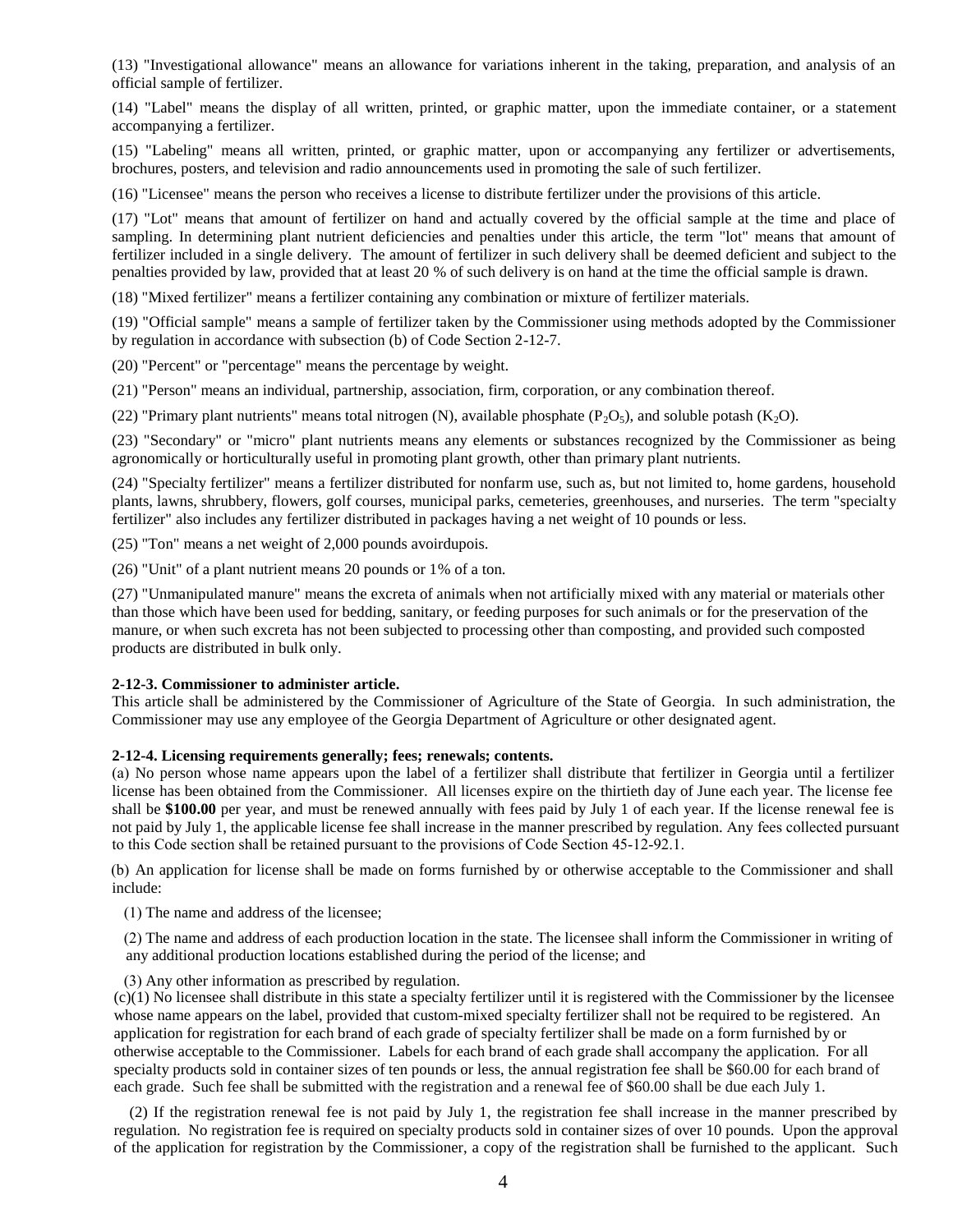registration shall be considered permanent so long as no changes or deviations are made in the labels of such products and the required registration fee is paid.

- (3) The application for registration shall include the following information:
	- (A) The brand and grade;
	- (B) The guaranteed analysis;
	- (C) The sources of all plant nutrients;
	- (D) The name and address of the licensee;
	- (E) The net weight or weights; and
	- (F) Any other information as prescribed by regulation.

#### **2-12-5. Nonresident licensees.**

Every nonresident licensee, at the time of licensing and before distributing his or her fertilizer product or products in this state, shall comply with Chapter 5 of this title, the "Department of Agriculture Registration, License, and Permit Act."

#### **2-12-6. Labeling of fertilizer.**

(a) Any fertilizer distributed in this state in containers shall have placed on or affixed to the container a label setting forth in clearly legible and conspicuous form the following information:

- (1) Net weight;
- (2) Brand and grade, provided that the grade shall not be required when no primary plant nutrients are claimed;
- (3) Guaranteed analysis;
- (4) Name and address of the licensee, provided that when the product is not actually manufactured by the licensee, the name of the licensee on the label may be further qualified by either of the following statements:
	- (A) Made for (name of licensee); or
	- (B) Distributed by (name of licensee);
- (5) Sources from which all plant nutrients are derived, if added, guaranteed, claimed, or advertised; and
- (6) Any other information as prescribed by regulation.

(b) In the case of bulk shipments, the information, as specified in paragraphs (1) through (5) of subsection (a) of this Code section in written or printed form shall accompany delivery and be supplied to the purchaser at time of delivery.

(c) Custom-mixed specialty fertilizer shall be labeled as specified in paragraphs (1) through (5) of subsection (a) of this Code section.

#### **2-12-7. Inspection of fertilizer; methods of sampling and analysis; distribution of results.**

(a) It shall be the duty of the Commissioner to sample, inspect, make analyses of, and test fertilizers distributed within this state and inspect the storage of bulk fertilizer at any time and place and to such extent as he or she may deem necessary to determine whether such fertilizers are in compliance with the provisions of this article. The Commissioner is authorized to enter upon any public or private premises or carriers during business hours in order to have access to fertilizers subject to provisions of this article and the regulations pertaining thereto, and to the records relating to their distribution and storage.

(b) The methods of sampling and analysis shall be those adopted by the Commissioner by regulation.

(c) The Commissioner, in determining for administrative purposes whether any fertilizer is deficient in plant food, shall be guided by the terms "lot" and "official sample" as defined in paragraphs (17) and (19) of Code Section 2-12-2.

(d) The results of official analysis of fertilizers and portions of official samples shall be distributed by the Commissioner as provided by regulation. Official samples establishing a penalty for nutrient deficiency shall be retained for a minimum of 90 days from issuance of a deficiency report.

#### **2-12-8. Inspection fees; quarterly report; collection penalty; effect of failure to file report and pay assessment**

(a) There shall be paid to the Commissioner for all fertilizer distributed in this state to nonlicensees an inspection fee at the rate of **\$0.60** per ton, provided that sales or exchanges between licensees and sales of containers of ten pounds or less are exempted from such fee; and provided, further, that the Commissioner may exempt by regulation certain other types of fertilizer from the inspection fee, when deemed appropriate. Any fees collected pursuant to this Code section shall be retained pursuant to the provisions of Code Section 45-12-92.1.

(b)(1) Each licensee distributing fertilizer in this state shall file with the Commissioner a quarterly report of the total tons of fertilizer distributed by such licensee in the state to nonlicensees for the quarterly period ending on the last day of March, June, September, and December. This and such other information as the Commissioner may require by regulation shall be supplied on forms furnished by or acceptable to the Commissioner. A quarterly tonnage report is required even if no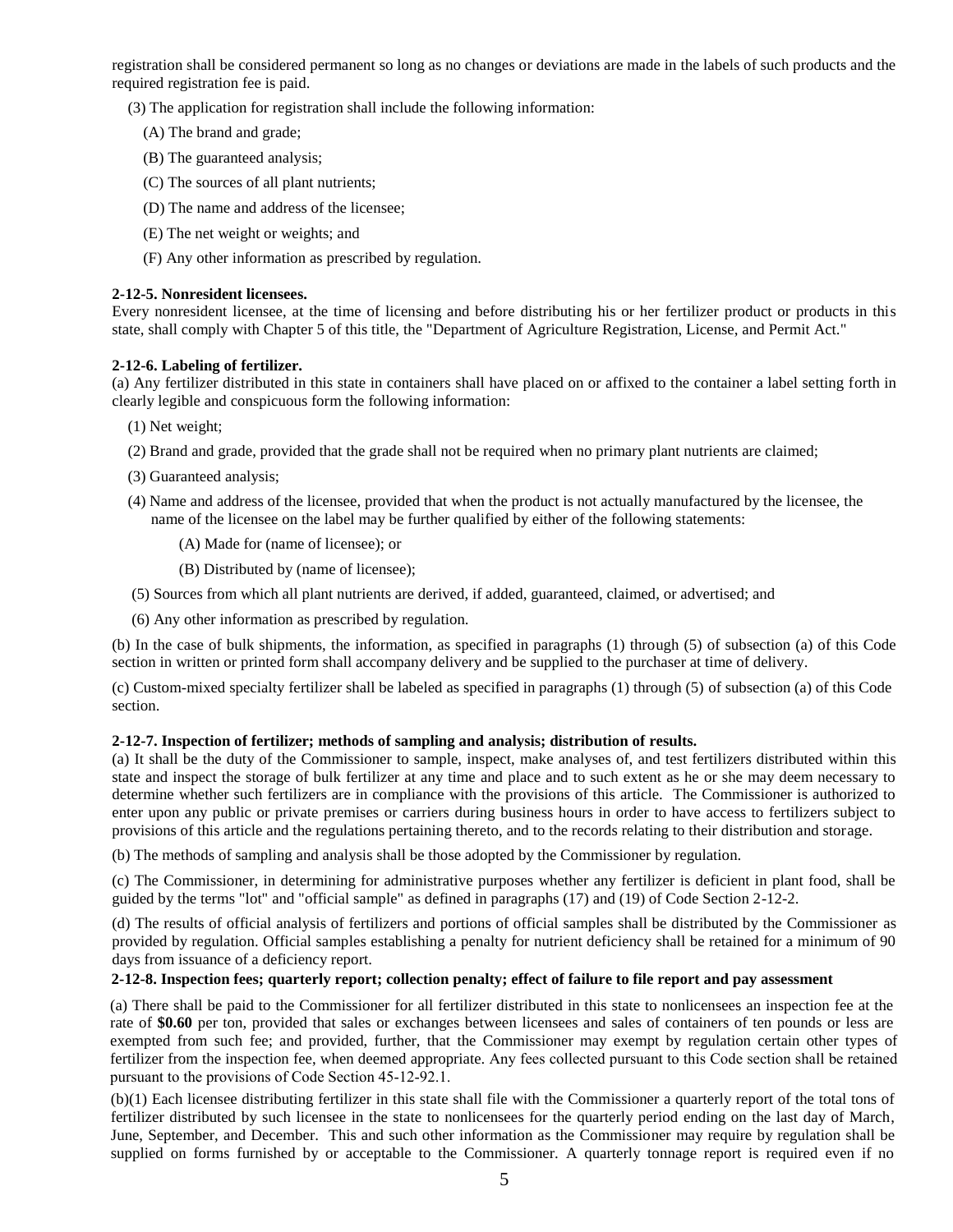reportable tonnage has been sold, provided that licensees which only distribute specialty fertilizer in containers of ten pounds or less shall not be required to submit these quarterly reports.

(2) The report shall be due on or before 30 days following the close of the filing period, and the inspection fee at the rate stated in subsection (a) of this Code section shall be included with the report. If the tonnage report is not filed and the payment of inspection fees is not made within 30 days after the end of the specified filing period, a penalty fee of 10% of the amount due or \$10.00, whichever is greater, shall be assessed against the licensee and added to the amount due.

(3) A report not filed for six months or a fee or an assessed penalty which remains unpaid for six months shall constitute cause for the revocation of all registrations and licenses. Any fees owed shall constitute a debt to be collected by the Commissioner and may become the basis for legal action against the licensee.

(c) When more than one person is involved in the distribution of a fertilizer, the licensee who finally distributes a fertilizer to a nonlicensee shall be responsible for reporting the tonnage and paying the inspection fees.

#### **2-12-9. Penalties for fertilizer deficiencies; time of payment; effect of failure to pay; alteration of content of fertilizer by recipient.**

(a) Total nitrogen (N), available phosphate  $(P_2O_5)$ , and soluble potash  $(K_2O)$ .

(1) If the analysis of the official sample shows that a fertilizer is deficient in one or more of its guaranteed primary plant nutrients beyond the investigational allowances set forth in the regulations, the penalty shall be 10% of the guaranteed commercial value of the lot. In cases where the found commercial value of the lot is less than the guaranteed commercial value of the lot, an additional penalty of two times the difference in the found commercial value of the lot and the guaranteed commercial value of the lot shall be assessed.

(2) Where there is no deficiency in primary plant nutrients beyond the investigational allowances set forth in the regulations, but where the found commercial value of the lot is not at least 97% of the guaranteed commercial value of the lot the penalty for the lot sampled shall be four times the difference between the found commercial value of the lot and the guaranteed commercial value of the lot.

(b) Chlorine in tobacco fertilizer. If the chlorine content of any lot of fertilizer branded for tobacco is more than  $5/10<sup>th</sup>$  of 1% greater than the maximum amount guaranteed, a penalty shall be assessed equal to 10% of the guaranteed commercial value of the lot for each additional  $5/10^{th}$  of 1%, or fraction thereof, of chlorine in excess.

(c) Secondary and micro plant nutrients. If the analysis of the official sample shows that a fertilizer is deficient in secondary or micro plant nutrients, beyond the investigational allowances as set forth in the regulations, a penalty of \$5.00 per ton per each element found deficient shall be assessed.

(d) Payment of penalties. All penalties must be paid within 31 calendar days after notice of assessment is made to the licensee. Penalties are assessed to the licensee and must be paid to the consumer through the Commissioner by check, or in case of indebtedness of the consumer to the seller, a credit memorandum. If a consumer cannot be found, the amount of the penalty payment shall be paid to the Georgia Department of Agriculture. Failure to pay penalties within 60 days after notice shall be sufficient grounds for the revocation of the licensee's license. The licensee who finally distributes a fertilizer to the nonlicensee shall be responsible for paying the penalty.

(e) If upon satisfactory evidence, a person is shown to have altered the content of a fertilizer shipped to him or her by a licensee, either intentionally or unintentionally, or to have mixed or commingled fertilizer from two or more suppliers such that the result of either alteration changes the analysis of the fertilizer as originally guaranteed, then that person shall become responsible for obtaining a fertilizer license and shall be held liable for all penalty payments and be subject to other provisions of this article, including seizure, condemnation, and stop sale.

(f) A deficiency in an official sample of mixed fertilizer resulting from nonuniformity is not distinguishable from a deficiency due to actual plant nutrient shortage and is properly subject to official action.

#### **2-12-10. Distribution of misbranded fertilizer prohibited; when misbranded.**

No person shall distribute misbranded fertilizer. A fertilizer shall be deemed to be misbranded if:

(1) Its labeling is false or misleading in any particular;

(2) It is distributed under the name of another fertilizer product;

(3) It is not labeled as required in Code Section 2-12-6 and in accordance with regulations prescribed under this article; or

(4) It purports to be or is represented as a fertilizer or is represented as containing a plant nutrient or fertilizer, unless such plant nutrient or fertilizer conforms to the definition of identity, if any, prescribed by regulations of the Commissioner. In adopting such regulations the Commissioner shall give due regard to commonly accepted definitions and official fertilizer terms.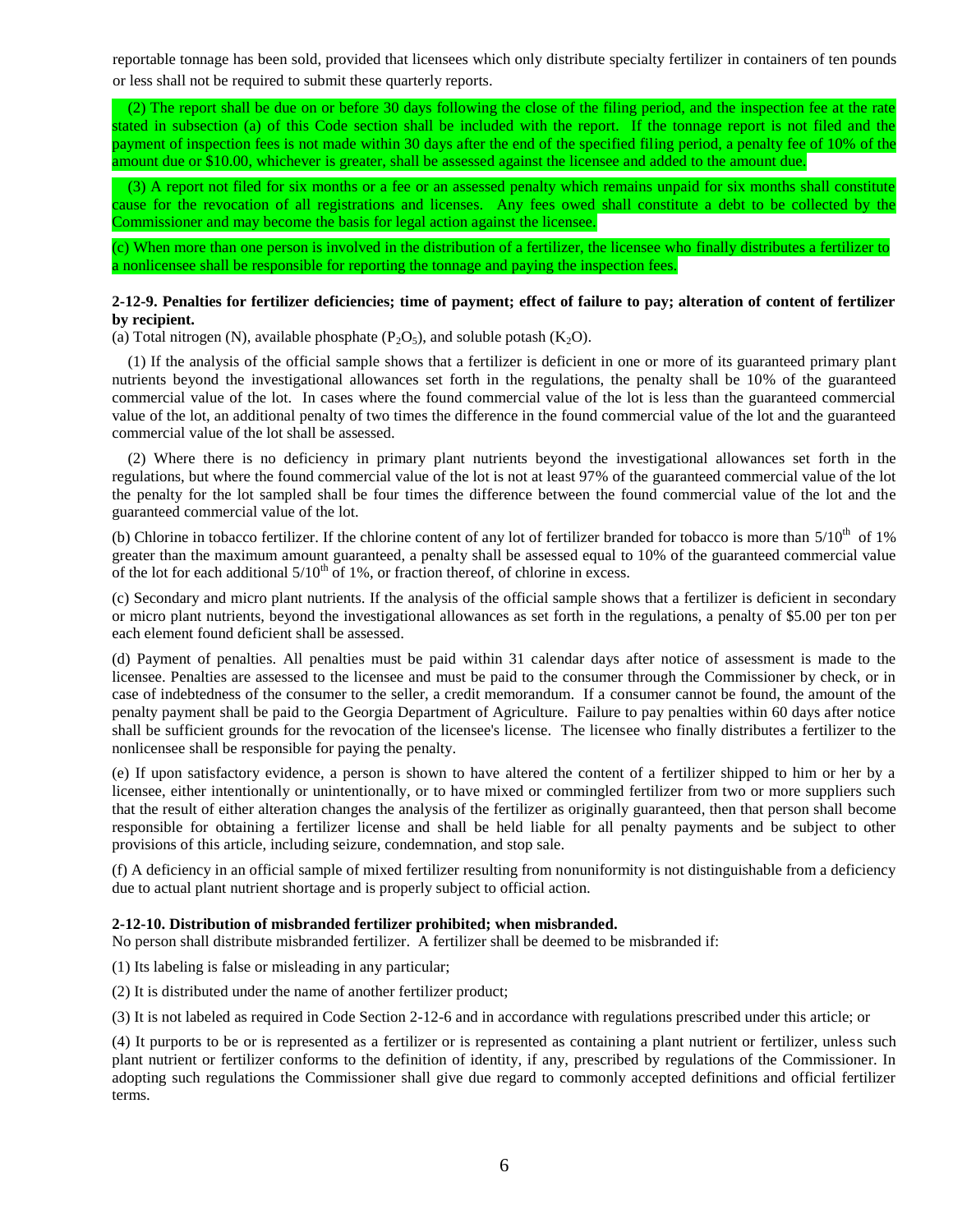#### **2-12-11. Distribution of adulterated fertilizer prohibition; when adulterated.**

No person shall distribute an adulterated fertilizer product. A fertilizer shall be deemed to be adulterated if:

(1) It contains any deleterious or harmful ingredient in sufficient amount to render it injurious to beneficial plant, animal, human, or aquatic life or to soil or water when applied in accordance with directions for use on the label or if adequate warning statements or directions for use which may be necessary to protect plant, animal, human, or aquatic life or soil or water are not shown upon the label;

(2) Its composition falls below or differs from that which it is purported to possess by its labeling; or

(3) It contains unwanted crop seed or weed seed; or

(4) It contains domestic septage as such term is defined in 40 CFR 503.9.

#### **2-12-12. Determination of value of ingredients; prohibition of use or deletion from label.**

The Commissioner is authorized to determine whether an ingredient listed on the label or otherwise advertised as an ingredient and used in the mixing of any fertilizer contributes to plant growth. If any such ingredient is found to be worthless, harmful, or deceptive, the Commissioner may prohibit its use or require that it be deleted from the label.

#### **2-12-13. Short weight penalty; adjustment of invoice.**

(a) If any fertilizer in the possession of the consumer is found by the Commissioner to be short in weight, the licensee of such fertilizer shall within 30 days after official notice from the Commissioner submit to the consumer a penalty payment of four times the commercial value of the shortage in weight of the lot.

(b) If any fertilizer offered for sale is found by the Commissioner to be short in weight, the fertilizer shall be returned for reprocessing at the expense of the licensee.

#### **2-12-14. Exchange between licensees not restricted.**

Nothing in this article shall be construed to restrict, subject to inspection fees, or regulate the sale or exchange of fertilizer to other licensees who mix fertilizer materials for sale or to prevent the free and unrestricted shipment of fertilizer to licensees.

#### **2-12-15. Adoption and enforcement of rules and regulations generally.**

For the enforcement and implementation of this article, the Commissioner is authorized to prescribe and adopt, according to the provisions of Chapter 13 of Title 50, the "Georgia Administrative Procedure Act," and enforce such reasonable rules and regulations relating to the distribution of fertilizers as the Commissioner finds necessary to carry into effect the full intent and meaning of this article and to ensure ethical practices in the sale, delivery, and return of fertilizer. The Commissioner is further authorized to share such information and consult with other agencies such as, but not limited to, the Environmental Protection Division of the Department of Natural Resources and the United States Department of Agriculture's Natural Resources Conservation Service.

#### **2-12-16. Revocation or denial of license; cancellation or refusal of registration.**

The Commissioner is authorized to revoke the license and cancel registrations of any licensee or to refuse to register products or issue a plant food license upon satisfactory evidence that the licensee or person has used fraudulent or deceptive practices in the evasion or attempted evasion of this article or of any rules and regulations promulgated under this article. No license shall be revoked or denied or no registration shall be canceled or refused until the licensee or person has been notified by certified mail or statutory overnight delivery, return receipt requested, of the time and place of the hearing and has been given an opportunity to appear and be heard according to the provisions of Chapter 13 of Title 50, the "Georgia Administrative Procedure Act."

#### **2-12-17. Stop sale, stop use, or removal orders.**

The Commissioner may issue and enforce a written or printed stop sale, stop use, or removal order to the owner or custodian of any lot of fertilizer and order such person to hold such lot at a designated place when the Commissioner finds said fertilizer is being offered or exposed for sale in violation of any of the provisions of this article until the law has been complied with and said fertilizer is released in writing by the Commissioner or said violation has been otherwise legally disposed of by written authority. The Commissioner shall release the fertilizer so withdrawn when the requirements of the provisions of this article have been complied with and all costs and expenses incurred in connection with the withdrawal have been paid.

#### **2-12-18. Seizure, condemnation, and disposition of nonconforming fertilizer.**

In addition to stop sale, stop use, or removal orders, any lot of fertilizer not in compliance with the provisions of this article shall be subject to seizure on complaint of the Commissioner to the court of competent jurisdiction in the area in which such fertilizer is located. If the court finds such fertilizer to be in violation of this article and orders the condemnation of such fertilizer, it shall be disposed of in any manner consistent with the quality of the fertilizer and the laws of this state, provided that in no instance shall the disposition of such fertilizer be ordered by the court without first giving the claimant an opportunity to apply to the court for release of such fertilizer or for permission to process or relabel such fertilizer to bring it into compliance with this article.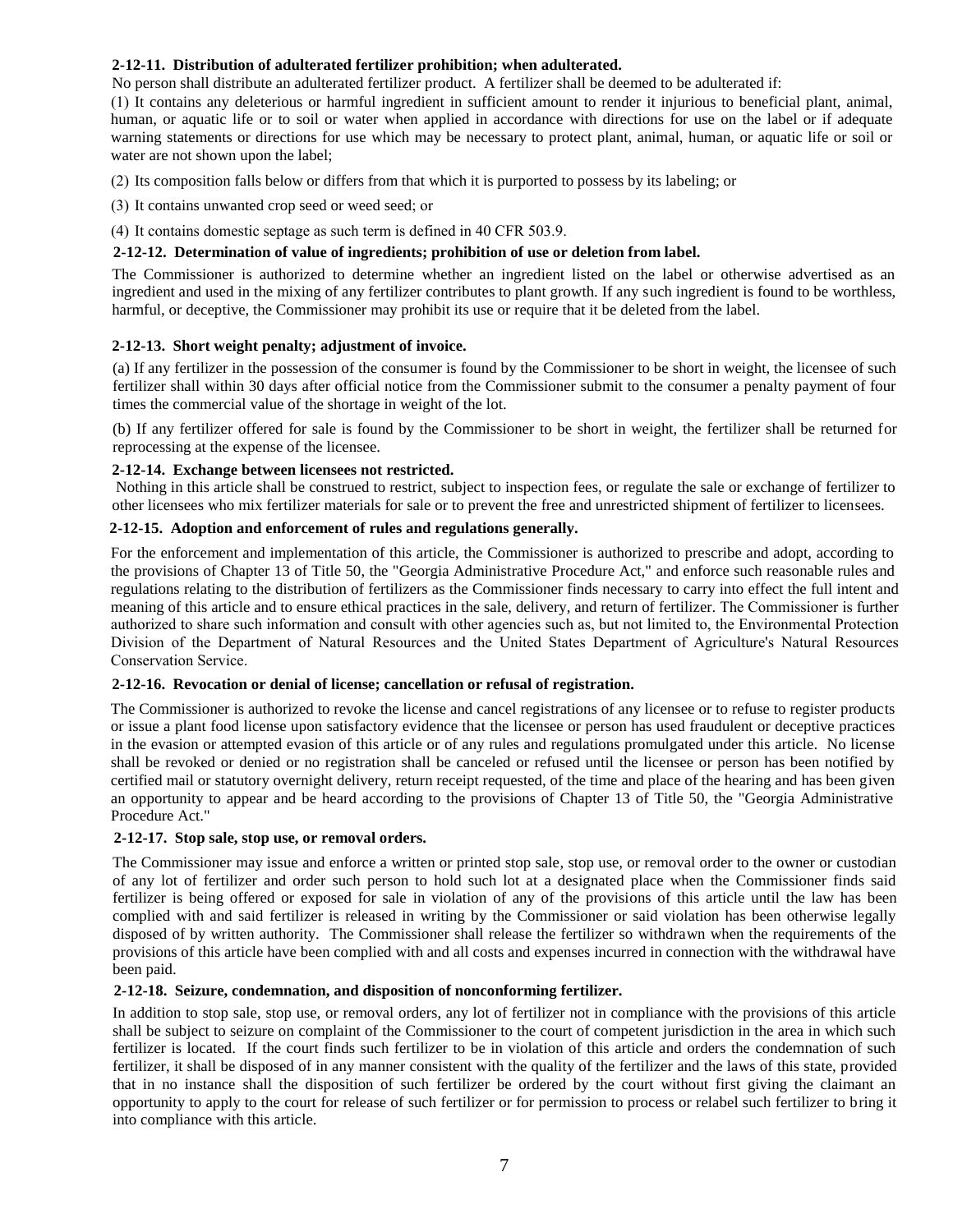#### **2-12-19. Injunctions.**

The Commissioner is authorized to apply for and the court is authorized to grant a temporary or permanent injunction restraining any person from violating or continuing to violate any of the provisions of this article or any rule or regulation promulgated under this article notwithstanding the existence of other remedies at law. Any such injunction may be issued without bond.

#### **2-12-20. Notice of violations, administrative hearing; penalty for violation; prosecution.**

(a) If it shall appear from the examination of any fertilizer that any of the provisions of this article or the rules and regulations issued pursuant to this article have been violated, the Commissioner shall cause notice of the violations to be given to the licensee, distributor, or processor from whom such sample was taken. Any person so notified shall be given opportunity to be heard in accordance with Chapter 13 of Title 50, the "Georgia Administrative Procedure Act." If it appears after such hearing, either in the presence or absence of the person so notified, that any of the provisions of this article or the rules and regulations issued pursuant to this article have been violated, the Commissioner may certify the facts to the proper prosecuting attorney.

(b) Except as otherwise provided in this Code section, any person violating any of the provisions of this article shall be guilty of a misdemeanor.

(c) Nothing in this article shall be construed as requiring the Commissioner to report cases for prosecution or for the institution of seizure proceedings as a result of minor violations of this article when he or she believes that the public interest will be best served by a suitable notice of warning in writing or other methods.

(d) It shall be the duty of each prosecuting attorney to whom any violation is reported to cause appropriate proceedings to be instituted and prosecuted in a court of competent jurisdiction without delay.

(e) Any person who distributes fertilizer in this state which contains domestic septage as such term is defined in 40 CFR 503.9 shall be guilty of a misdemeanor for the first offense. For the second or any subsequent offense, any person who distributes fertilizer in this state which contains domestic septage as such term is defined in 40 CFR 503.9 shall be guilty of a misdemeanor of a high and aggravated nature and, upon conviction, shall be punished as provided in Code Section 17-10-4. Each such violation shall constitute a separate offense.

(f) Any person who distributes a fertilizer in this state which contains domestic septage as such term is defined in 40 CFR 503.9 shall be liable for a civil penalty of not more than \$25,000.00 per violation. For the second or any subsequent offense, any person who distributes a fertilizer in this state which contains domestic septage as such term is defined in 40 CFR 503.9 shall be liable for a civil penalty of not more than \$50,000.00 per violation.

#### **2-12-21. Local Legislation – Prohibition.**

(a) No county, municipal corporation, consolidated government, or other political subdivision of this state shall adopt or continue in effect any ordinance, rule, regulation, or resolution regulating the registration, labeling, packaging, sale, storage, transportation, distribution, use, or application of fertilizer.

(b) This Code section shall in no way prohibit or impair the legal right of any county, municipal corporation, consolidated government, or other political subdivision of this state to issue business licenses or to make zoning decisions.

#### **SECTION 2**

Notwithstanding the provisions of Code Section 1-3-4.1; this Act shall become effective on the first day of July following the date on which this Act is approved by the Governor or becomes law without such approval.

#### **SECTION 3**

All laws and parts of laws in conflict with this Act are repealed. Approved July 1, 2005.

#### **RULES AND REGULATIONS**

#### **40-6-1-.01 Definitions.**

(1) Pursuant to O.C.G.A. § 2-12-10 (4), definitions applying to fertilizers and fertilizer materials and other products containing plant nutrients shall be those defined in O.C.G.A. § [2-12-1,](http://www.ganet.org/cgi-bin/pub/ocode/ocgsearch?docname=OCode/G/2/12/1) the Georgia Fertilizer Act of 1997, those contained in the current edition of the Association of American Plant Food Control Officials' (AAPFCO) Official Publication, and the following: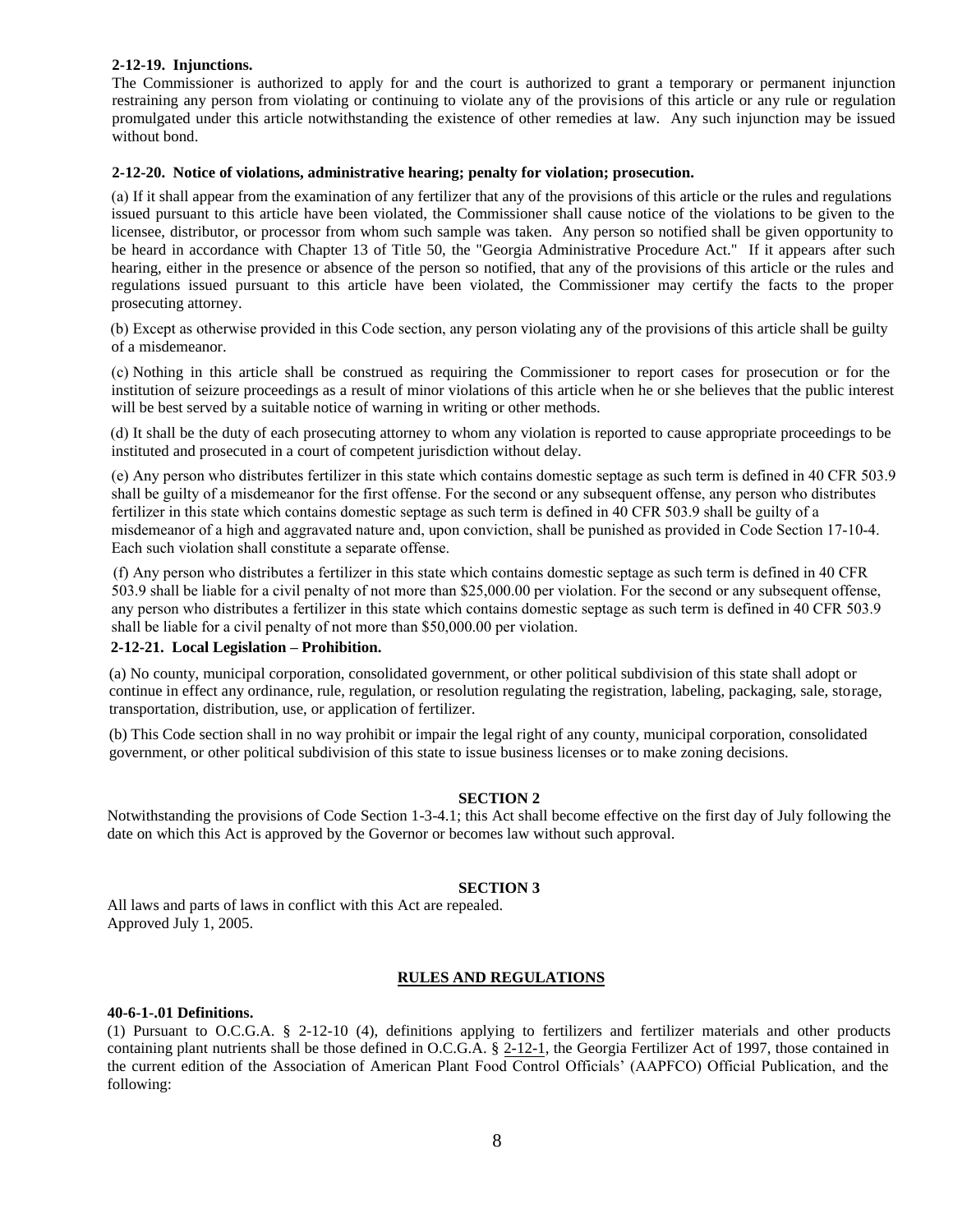(a) Slowly Released Plant Nutrients - means those plant nutrients contained in a fertilizer or fertilizer material, which are released slowly over a period of time. Types of such products shall include, but not be limited to:

1. Water insoluble, such as natural organic, urea form materials, urea formaldehyde products, isobutylidene diurea, oxamide, etc.

2. Coated slow release, such as sulfur coated urea and other encapsulated soluble fertilizers.

 3. Occluded slow release, such as fertilizers or fertilizer materials mixed with waxes, resins, or other inert materials and formed into particles.

 4. Products containing water soluble nitrogen, such as urea form materials, urea formaldehyde products, methylenediurea (MDU), dimethylenetriurea (DMTU), dicyanodiamide (DCD), etc.

5. The above terms will be accepted provided the licensee can show a testing program substantiating the claim (testing

under guidance of Experiment Station personnel or any other researcher acceptable to the Commissioner for determining the release characteristics of the product(s) must also be provided to the Commissioner by the licensee.

#### **40-6-2-.01 Exemption from Regulation**

In accordance with O.C.G.A. § 2-12-2 (8), products regulated under the Georgia Horticultural Growing Media Act are exempted from regulation under the Georgia Fertilizer Act of 1997.

#### **40-6-2-.02 Exemption from Inspection Fee**

In accordance with O.C.G.A. § 2-12-8 (a), industrial by-products to be used for their nutrient content, which are not sold, but are given away, are exempt from payment of the \$0.60 per ton inspection fee.

#### **40-6-3-.01 Guarantees. Non-Tobacco Fertilizers**

In support of O.C.G.A. § 2-12-2 (11), in addition to total Nitrogen (N), Available Phosphate (P<sub>2</sub>O<sub>5</sub>), and Soluble Potash  $(K<sub>2</sub>O)$ , any other plant nutrient mentioned in any form or manner in conjunction with a fertilizer product shall be guaranteed. Guarantees for such other nutrients shall be expressed in the elemental form and shall appear in the order listed below immediately following the guarantees for primary plant nutrients guaranteed, if any.

Except for ready to use foliar and ready to use liquid specialty fertilizers containing water soluble nutrients and for hydroponic or continuous liquid feed programs, and industrial by-products minimum percentage guarantees which will be accepted for registration and on labeling will be as follows:

| $\%$   |
|--------|
| 1.0000 |
| 0.5000 |
| 1.0000 |
| 0.0200 |
| 0.1000 |
| 0.0005 |
| 0.0500 |
| 0.1000 |
| 0.0500 |
| 0.0005 |
| 0.1000 |
| 0.0500 |
|        |

#### **40-6-3-.02 Guarantees - Tobacco Fertilizers.**

(1) All fertilizers labeled for use on tobacco which contain all three of the primary plant nutrients, (nitrogen, phosphate and potash) and all fertilizers labeled for tobacco in which the total nitrogen guaranteed is more than 50% of the total primary plant nutrients guaranteed shall contain, and shall guarantee, not less than 50% of the total nitrogen in the nitrate form.

(2) All forms of nitrogen present in fertilizers labeled for use on tobacco shall be shown on the label as the percent nitrogen and the sum of the forms shall equal the total nitrogen guaranteed.

(3) If magnesium is claimed on fertilizers labeled for use on tobacco, both total magnesium and water-soluble magnesium shall be shown on the label.

(4) Maximum chlorine guarantees for fertilizers labeled for use on tobacco shall not exceed the following:

(a) Tobacco Plant Bed Fertilizers.

1. For tobacco fertilizers having total nitrogen guarantees up to and including 6% - maximum chlorine 0.5%.

- 2. For tobacco fertilizers having total nitrogen guarantees above 6% maximum chlorine 1.0%.
- (b) Field Crop Tobacco Fertilizers:

1. For field crop tobacco fertilizers having total nitrogen guarantees up to and including 4%- maximum chlorine 2%.

2. For field crop tobacco fertilizers having total nitrogen guarantees above 4% - maximum chlorine not more than one-half of the total nitrogen guaranteed.

(c) No tobacco fertilizer in which the total nitrogen guaranteed is more than 50% of the total primary plant nutrients guaranteed, shall contain chlorine in excess of 2%.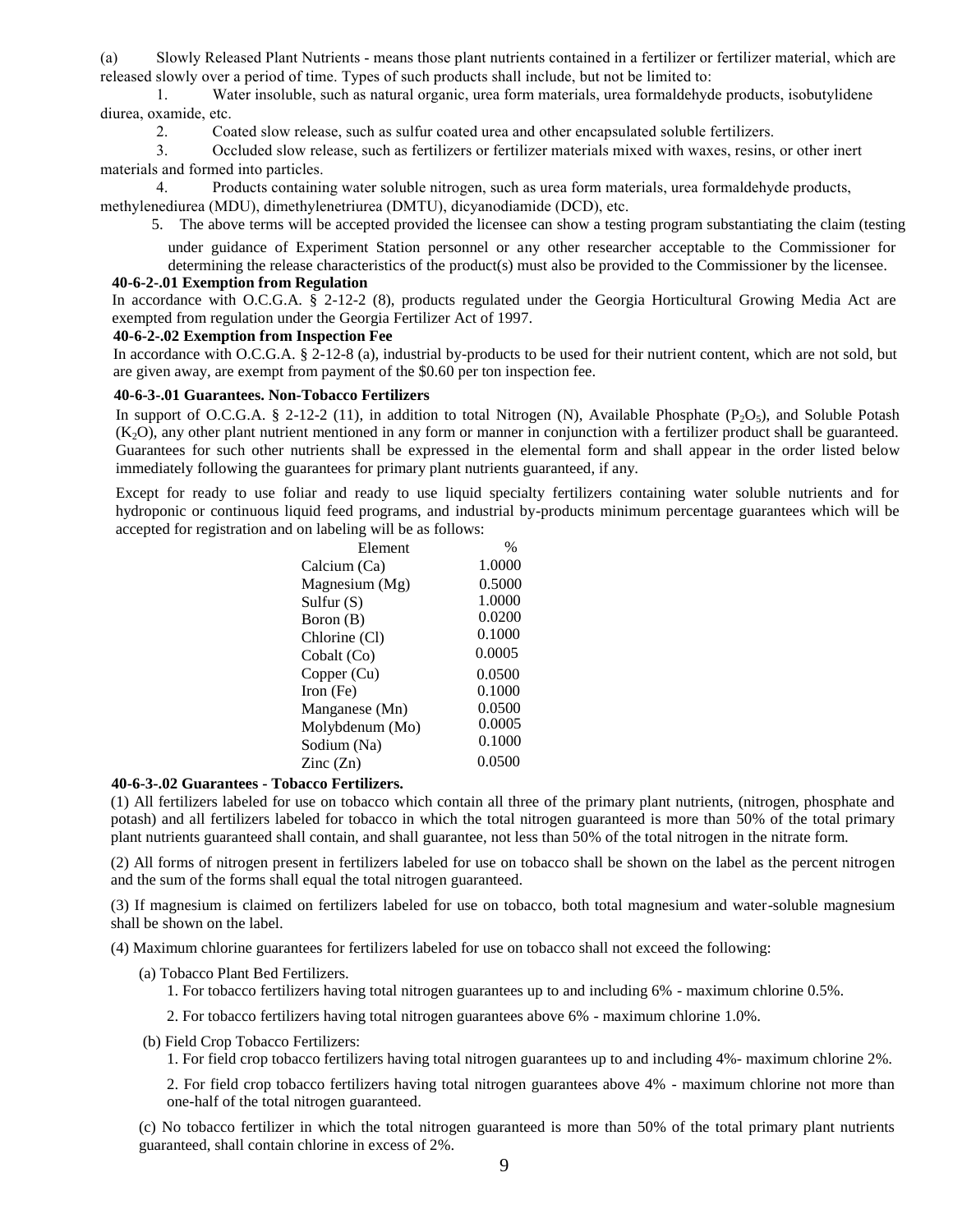#### **40-6-4-.01 Investigational Allowances.**

As specified in O.C.G.A. § 2-12-9 (a) (1) and (c), a fertilizer shall be deficient if the analysis found is below the guarantee by an amount exceeding the values listed below:

| (a) Primary Plant Nutrients. |                  |                              |                  |
|------------------------------|------------------|------------------------------|------------------|
| <b>Guaranteed Percent</b>    | Total Nitrogen % | <b>Available Phosphate %</b> | Soluble Potash % |
| 04 or less                   | .67              | 1.27                         | 1.40             |
| 05                           | .68              | 1.27                         | 1.41             |
| 06                           | .69              | 1.27                         | 1.42             |
| 07                           | .70              | 1.27                         | 1.43             |
| 08                           | .71              | 1.28                         | 1.45             |
| 09                           | .72              | 1.28                         | 1.46             |
| 10                           | .73              | 1.28                         | 1.48             |
| 11-12                        | .75              | 1.28                         | 1.51             |
| $13 - 14$                    | .77              | 1.29                         | 1.54             |
| $15 - 16$                    | .79              | 1.29                         | 1.58             |
| $17 - 18$                    | .81              | 1.30                         | 1.61             |
| $19-20$                      | .82              | 1.30                         | 1.64             |
| 21-22                        | .84              | 1.30                         | 1.67             |
| $23 - 24$                    | .86              | 1.31                         | 1.70             |
| $25 - 26$                    | .88              | 1.31                         | 1.74             |
| $27 - 28$                    | .90              | 1.32                         | 1.77             |
| 29-30                        | .92              | 1.32                         | 1.80             |
| 31 or more                   | .92              | 1.32                         | 1.80             |

(b) Secondary and Micro Plant Nutrients.

| <b>Investigational Allowances</b>   |
|-------------------------------------|
| 25% of guarantee Not To Exceed 0.5% |
| 25% of guarantee Not To Exceed 0.5% |
| 25% of guarantee Not To Exceed 0.5% |
| 25% of guarantee Not To Exceed 0.5% |
| 25% of guarantee Not To Exceed 0.5% |
| 25% of guarantee Not To Exceed 0.5% |
| 25% of guarantee Not To Exceed 0.5% |
| 50% of guarantee Not To Exceed 1.0% |
| 25% of guarantee Not To Exceed 0.5% |
| 25% of guarantee Not To Exceed 0.5% |
| 25% of guarantee Not To Exceed 0.5% |
| 25% of guarantee Not To Exceed 0.5% |
|                                     |

#### **40-6-5-.01 Labeling.**

(1) All fertilizer in containers distributed in this State, including custom mixed specialty fertilizers, shall be labeled in clearly legible and conspicuous form with the following information, as specified in O.C.G.A. § 2-12-6

- (a) Net weight.
- (b) Brand and grade, provided the grade shall not be required when no primary plant nutrients are claimed.

(c) Guaranteed analysis. When forms of nutrients are claimed or required, the form should be shown as a percentage on the left side of the form per the following examples:

- 1. Total Nitrogen (N) ---- \_\_\_\_\_%
- \_\_\_\_\_% Ammoniacal Nitrogen
- \_\_\_\_% Nitrate Nitrogen
- \_\_\_\_% Water Insoluble Nitrogen
- \_\_\_\_\_% Urea Nitrogen
- \_\_\_\_\_% Other recognized or determinable form of Nitrogen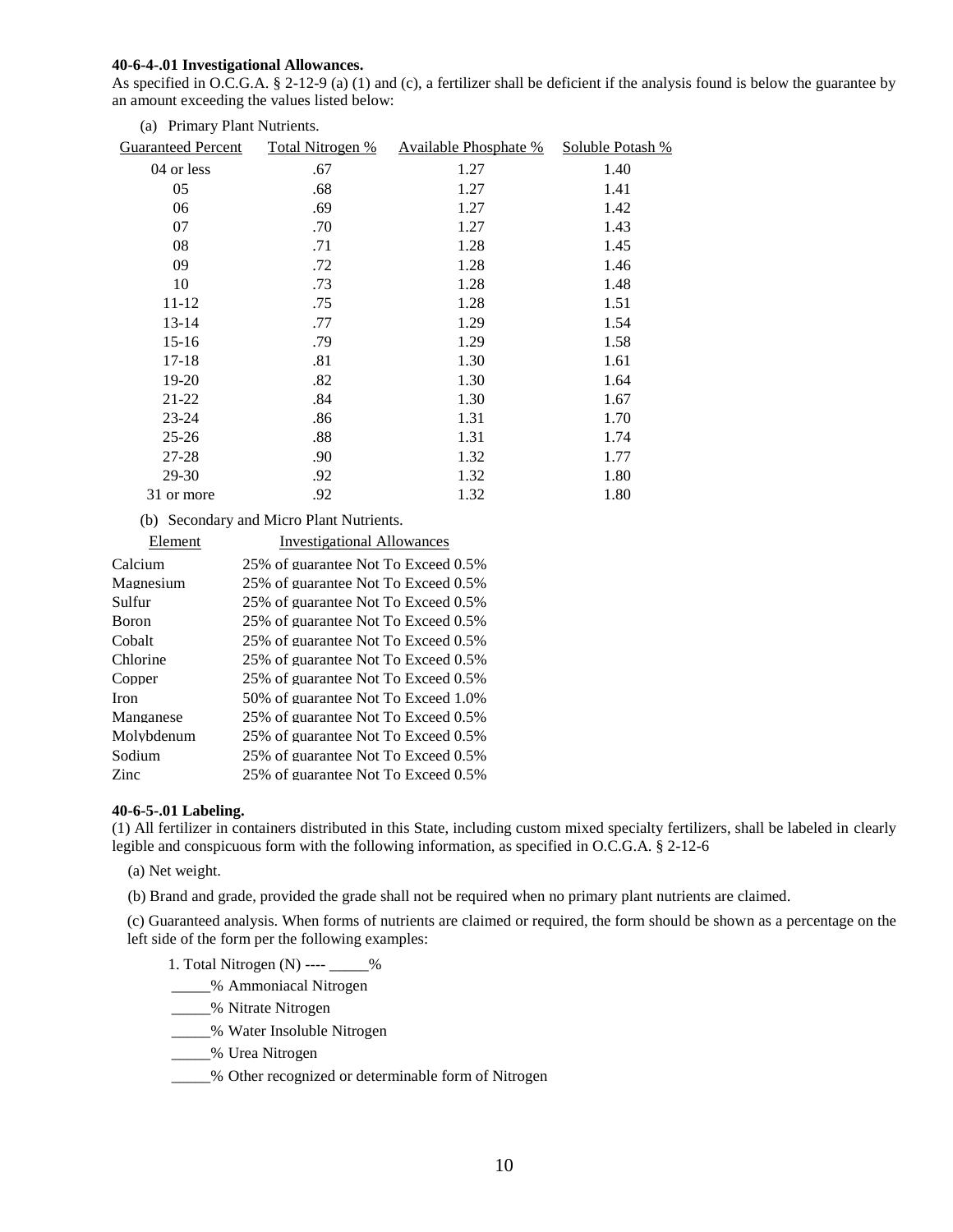2. Secondary and micro nutrients Magnesium (Mg) -------- \_\_\_\_\_%  $\_\_\%$  Water soluble Magnesium (Mg) Sulfur  $(S)$  -------- %  $\frac{1}{2}$  % Free Sulfur (S) \_\_\_\_\_% Combined Sulfur (S)  $\text{Iron (Fe)} \text{---} \qquad \frac{9}{6}$ \_\_\_\_\_% Chelated Iron (Fe) Manganese (Mn) -------- \_\_\_\_\_% \_\_\_\_\_% Water soluble Manganese (Mn)

(d) Name and address of licensee or when applicable, the terms "made for" or "distributed by" followed by the name of the licensee.

(e) The source(s) of all primary, secondary and micro plant nutrients guaranteed.

(2) All shipments of bulk fertilizers shall be accompanied by the information prescribed in (1) above. Such information may be placed on the invoice, bill of lading or any other document accompanying the fertilizer and must be supplied to the purchaser at the time of delivery, in accordance with O.C.G.A. § 2-12-6 (b).

(3) Slowly released nutrients, if added or claimed, shall be listed on the label and guaranteed if any slowly released nutrient is guaranteed at 15% or more of the total guarantee for that nutrient. Such guarantees shall be in accordance with the definition of slowly released nutrients as stipulated in Rule 40-6-1-.01(a).

(4) All industrial by-products containing plant nutrients shall be labeled in accordance with the above requirements to show the percentage of all nutrients claimed.

#### **40-6-6-.01 License Application and Renewal Fees.**

(1) Pursuant to O.C.G.A. § 2-12-4, all applications for a Fertilizer License shall be submitted to the Georgia Department of Agriculture, Plant Food, Feed and Grain Division, Agriculture Building, Capitol Square, Atlanta, Georgia 30334, and shall contain the following:

(a) Name, physical and mailing address and telephone number of licensee, and the type of business (individual, partnership, corporation, etc.);

(b) Name and physical address of each production location in Georgia;

(c) Telephone and facsimile number of the licensee's representative;

(d) Name, title and complete mailing address of licensee's representative;

(e) Signature of licensee's representative;

(f) Types of fertilizer to be distributed by licensee;

(g) Fertilizer Licensee Number on all license renewal applications;

(h) Licensee's Federal Employer's Identification Number or licensee's Social Security Number;

(2) All applications shall be accompanied by the required license fee of \$100.00, as stipulated in O.C.G.A. § 2-12-4 (a).

(3) All applications for new licenses shall be accompanied by a copy of the label for each package and sample copies of labels for bulk products to be distributed.

(4) As specified in O.C.G.A. § 2-12-4 (a), the renewal of all licenses and the payment of all license renewal fees shall be due on July 1, 1998 and each July 1 thereafter, and renewals and fees received after July 1 each year shall be:

| <b>Date Fee Received</b>   | <b>Renewal Fee Required</b> |
|----------------------------|-----------------------------|
| July 2 - July 31           | \$150.00                    |
| August 1 through August 31 | \$200.00                    |
| September 1 and after      | \$250.00                    |

#### **40-6-6-.02 Product Registration and Renewal Fees.**

(1) Pursuant to O.C.G.A. § 2-12-4 (c) (3), all specialty fertilizers are subject to product registration and applications for registration shall contain the following information:

(a) Brand, product name and grade;

(b) Guaranteed analysis;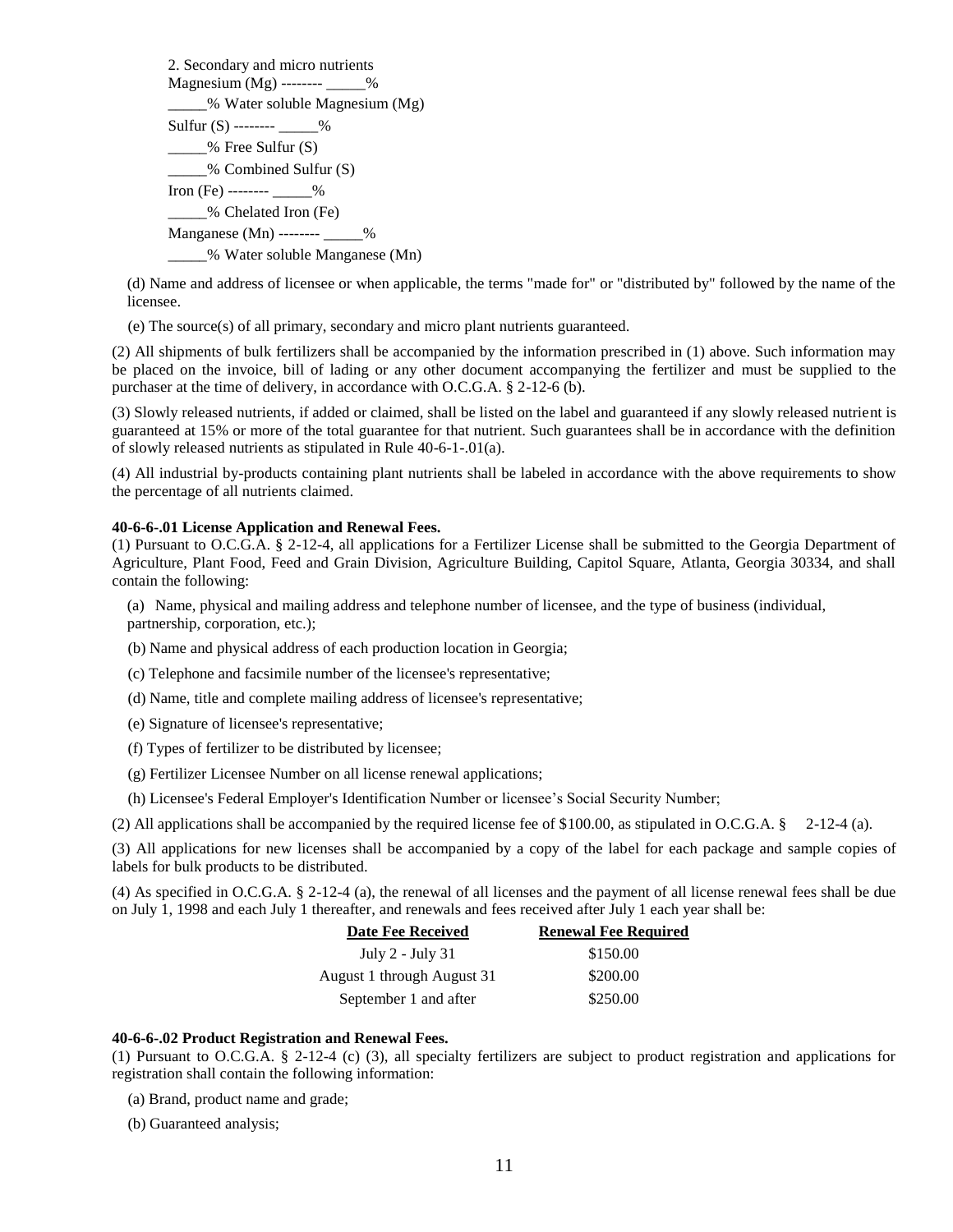- (c) Sources of all plant nutrients guaranteed;
- (d) Name and address of licensee;
- (e) Net weight(s) of packages to be distributed;
- (f) Telephone and facsimile numbers of licensee;
- (g) Name, title, and complete address of licensee's representative;
- (h) Signature of licensee's representative.

(2) All applications for specialty product registration shall be accompanied by an exact copy of the product label or an actual empty bag or package for the product, as stipulated in O.C.G.A.  $\S$  2-12-4 (c) (1).

(3) The renewal of registration for all specialty fertilizers for which there has been a major change, such as change in product name or change in guaranteed analysis shall require a complete new application for registration, per O.C.G.A. § 2-12-4 (c) (2).

(4) As specified in O.C.G.A. § 2-12-4 (c) (2), the renewal of product registration and the payment of product registration renewal fees for products in container sizes of 10 pounds or less shall be due on July 1 each year, and renewals and fees received after July 1 each year shall be:

| <b>Renewal Fee Required</b> |
|-----------------------------|
| \$90.00                     |
| \$120.00                    |
| \$150.00                    |
|                             |

The renewal fees specified above shall apply to all product registration applications remaining incomplete on July 2 of each year.

#### **40-6-7-.01 Sampling.**

In accordance with O.C.G.A. § 2-12-7 (b), sampling equipment and procedures used for taking official fertilizer samples shall be those specified by the Commissioner after giving due consideration to those adopted by the AOAC International.

#### **40-6-7-.02 Analysis.**

In accordance with O.C.G.A. § 2-12-7 (b), all methods of analysis used for assaying of fertilizer samples shall be those specified by the Commissioner after giving due consideration to those adopted by the AOAC International or published in scientific journals.

#### **40-6-7-.03 Reporting.**

(1) When the analysis shows that an official sample meets the analytical guarantee within the established investigational allowances, the laboratory report shall show only that the lot is found in compliance with the Act.

(2) When the analysis shows that any official sample is deficient in the analytical guarantee beyond the established investigational allowances, the laboratory report shall show the analytical results and such report shall be forwarded by the Commissioner to the licensee at least 15 days before the report is submitted to the purchaser.

(3) Laboratory reports covering the assay of all unofficial samples shall show the actual analysis found by the laboratory, and such reports shall be clearly marked to indicate that the sample is unofficial.

(4) Upon the request of a licensee within 10 business days after the licensee's receipt of a laboratory report indicating a deficiency, the Commissioner shall submit representative portions of the official fertilizer sample analyzed to 2 referee chemists. The licensee requesting the analysis shall pay a fee of \$50.00 to cover administrative costs. The three chemical analyses obtained may be considered in determining whether a violation has occurred. If, as a result of the independent analysis, the Commissioner determines a violation has not occurred, the fee will be waived.

#### **40-6-8-.01 Tonnage Reports. Amended.**

(1) In support of O.C.G.A.§ 2-12-8 (a) and (b)(1), every licensee that distributes fertilizer in Georgia, except those licensees that distribute only specialty fertilizers in packages of 10 pounds or less, shall file a quarterly report to the nearest whole ton to the Commissioner covering fertilizer distributed within Georgia in containers over 10 pounds in weight, and in bulk, and shall submit the tonnage fee calculated at \$0.60 per ton for the tonnage distributed to non-licensees. Such report shall include the following:

(a) Licensee's name and address;

- (b) Licensee's number assigned by the Department;
- (c) Name, title and signature of licensee's representative;
- (d) Telephone and facsimile numbers of the licensee;